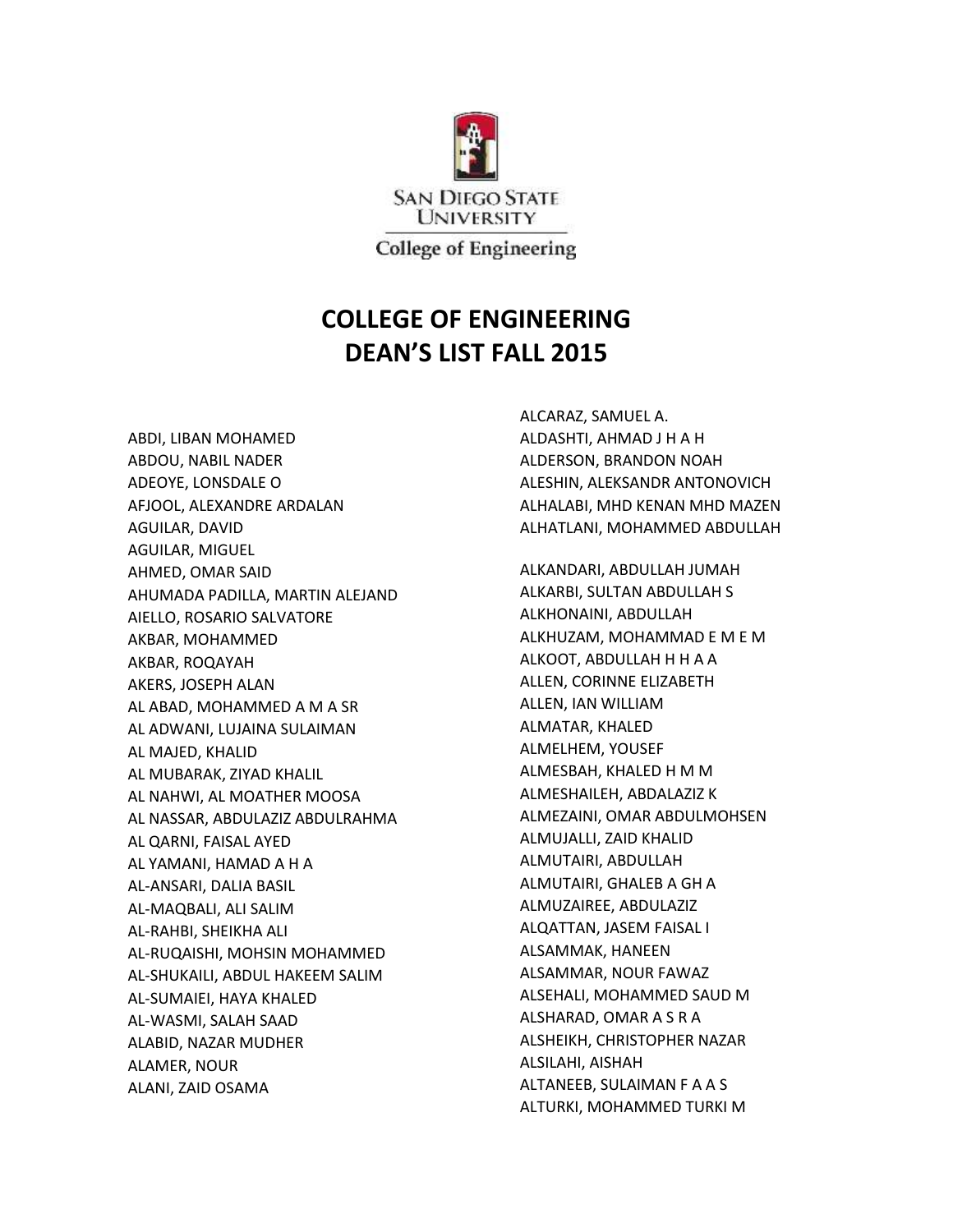ALYAS, RONAK YOUSIF ALZAHRANI, TAGHREED SAAD AMAYA, VICTOR MANUEL III ANDERSON, BRADY C. ANDERSON, KIRK COLIN ANDERSON, KYLE DAVID ANDERSON, ZACHARY PETER ANNUNZIATO, NICK FRANK APPLETON, MATT DENTON ARABO, SAMER B. ARGAMOSA, ALFREDO S ARREDONDO, SARA VALENCIA ASUCAN, MELIA UILANI ATANACKOVIC, NIKOLA ATUK, BURAK AVALOS, MIGUEL ANGEL AVILA, AMBER RAYLENE AVLANI, NICHOLAS PRANAY BAGNOL, THIBAULT BAIOCCHI, LUCAS ROBERT BAKER, MICHAEL DWAYNE JR BALCAZAR, MARINA MARIE BALFOUR KAWASAKI, KAYE BARJAS, FAHAD F S BASKERVILLE-BRIDGES, BRIANNA BL BAUTISTA, ARCHANGHEL YEC YEC BEACH, JARED RONALD BEHBEHANI, MOHAMMAD M M S E M BELLAS, JOSEPH ROBERT BELTRAN, MARCO ANTONIO II BENNETT, SEAN PAUL BERANEK, MATTHEW NOVAK BEYDOUN, RAMZE K BIDGOOD, EMILY ELAINE BINSHEHA, ABDRHMAN MOHAMMED BLAISDELL, JORDAN ALBERT BOCK, ALEX ROBERT BONE, RYAN CHRISTOPHER BONNER, SHANE CHRISTOPHER BONSE, NICHOLAS CALVIN BOURASA, MEGAN ELIZABETH BRAY, LAUREN RACHELLE BREHE, KEVIN THOMAS BREKKE, MICHAEL CHARLES BRINKMAN, TYLER JAMES

BRINSKO, JOHN CHRISTOPHER BROTON, KELLY FRENCH BROTON, KENDALL FRENCH BROUGHTON, GAVIN TAYLOR BROWN, JESSICA NICOLE BROWN, OLIVIA PATRICE BROWNING, ERROL KENNETH BUCHANAN, THOMAS MACKLIN BUCON, LUKE ANTHONY BUMARYOOM, AHMAD J Y A R BURGONI, CAMERON LEE BURKE, KAYLAN PAULINE BUSTILLOS, JORGE SAMUEL BUSTOS, LORENZO KIE BUTKUS, JACKSON EDWARD BUTLER, RYAN SCOTT CABALLERO, DYLAN MARK CABALUNA, ERICA JANE PANGILINAN CABLING, KEVYN JOSEPH CABRERA, CARESSE MATANGGA CALLAHAN, CHAD NICHOLAS CAMBA, JUSTIN STANLEY CANTADA, JEFFREY ORDONEZ CAO, HY DANG CAPONE, BENJAMIN DECRANE CARO, RYAN JOSHUA CARRANZA-GARCIA, CHRISTIAN ERIC CARSON, ANDREW WESLEY CARTER, GRIFFIN JAMES CARTER, TREVOR HIDEO CASE-MCFATE, LAUREN ELIZABETH CASHMAN, JOSEPH HUNTER CASTELLANO, CAMERON MICHAEL CAUDLE, BLAKE NORMAN CAZABAT, ANTHONY PIERCE CENTANNI, JASON AARON CHAANINE, SEAN ALLEN MICHEL CHAPMAN, CHRISTIAN JAMES CHAY, PONNAREAY CHEN, JACK HUAN CHIU, ANTHONY CHKHEIDZE, MIKHEIL AVTANDILI CHOI, KACHUN CHRISTOPHER, COLIN MARTIN CHU, CHENXI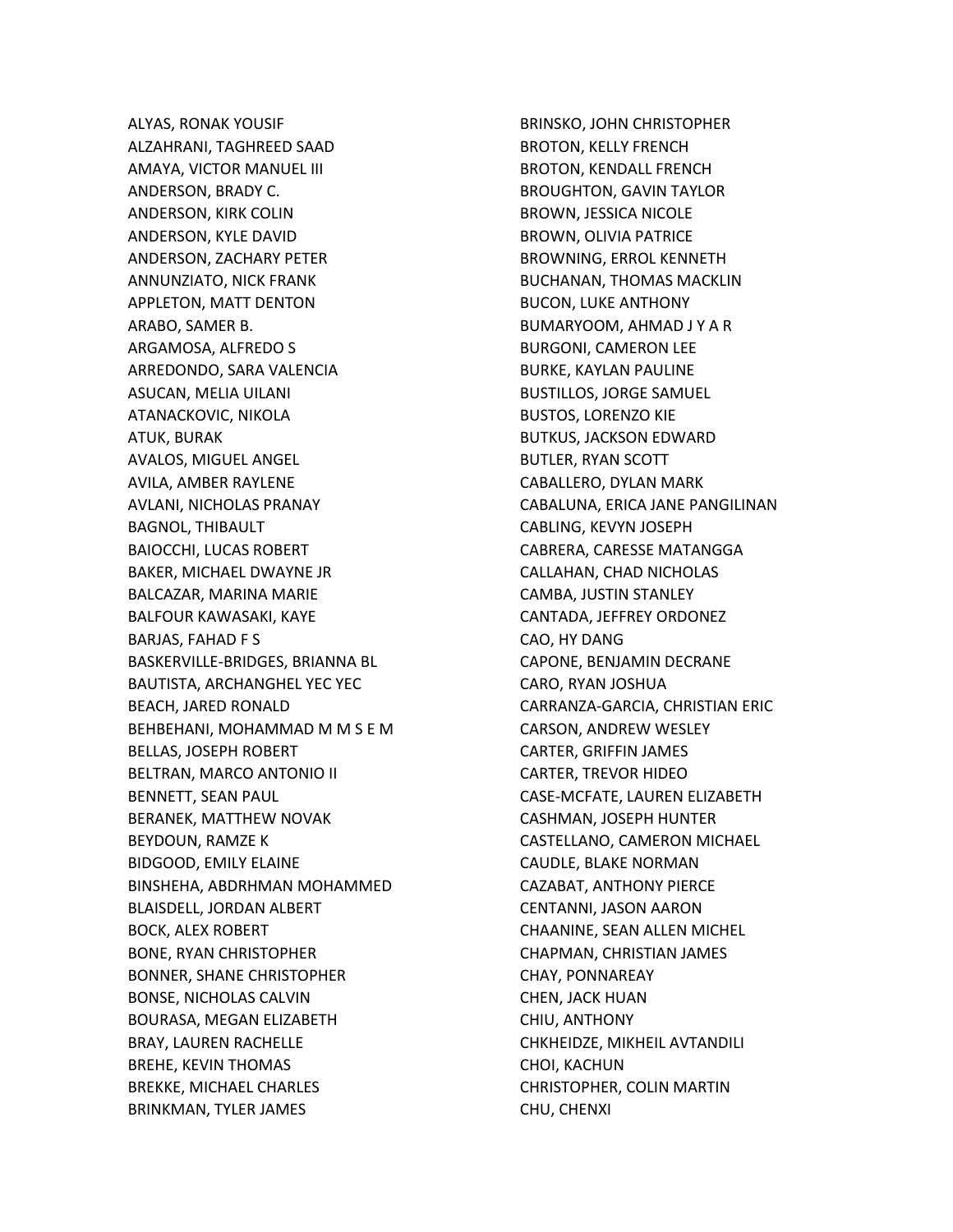CHUA, SHAWN NEHEMIAH DOON CIFELLI, JOHN ALEXANDER CLACK, KEVIN EATON CLAY, ROBERT JAMES COH, PATRICK ADRIAN GALANG COLEMAN, MATTHEW RYAN CONLEY, JESSICA SAYURI CORNEJO, RUBEN JR. CORREA, CARLOS ANDRES I CORY-SILLS, ROBERT DANIEL COSSETTE, CONNER JOSEPH COUTINHO, PAUL LUCAS CRUMPTON, TYLER CHRISTOPHER CRUZ, JORGE CRUZ, KEVIN CUI, JIALIN CURRY, DEAN ALEXANDER CUSTODIA, JORDAN R DALY, PATRICK SEAN DANG, STEVENSON QUANG DANNER, ANDREA SUE DARIANO, GABRIEL MAGLAQUE DAUM, NATHANAEL RYAN DAUM, PHILIP ANDREW DAVILA, ALEJANDRO RAFAEL DAVIS, HALEY ANTONIETTE DAWOOD, DAVID SALEEM DE LA LUZ, DANIEL DEAN, DION DEAVER, SHANE C DEEB, NICOLE JAMAL DELGADO, ANTHONY RAY DELGADO, DANIEL ARNULFO DELONZOR, DYLAN ALLENM DELOSREYES, LOUIE RAMOS DEUTSCH, JOHN JOSEPH DEUTSCHMAN, KATHERINE DIAZ, ELI DILLON, BRETT JACKSON DOMIER, ARVIN ERIK DONNELLY, ETHAN GEORGE DOVE, NATHAN DAKOTA DOWELL, SOPHIA JOSEPHINE DOWLING, PETER SEBASTIAN DOWNS, STEPHEN LEE

DOYLE, RYAN DAVID DRAPER, MARSHALL AARON DUDLEY, JOSHUA PAUL DUKAT, JONATHAN LUCAS EAKIN, JASON ERIC EDGEWORTH, MATTHEW JAMES EILERS, TIM OLE ELACIO, ACE BARRERA ELLINTHORPE, MAX JAMES ENCENZO, CHLOE SOFIA ENGELSGJERD, MARTIN MYHRE ENGVALL, MAJA KAROLINA ENOS, LAUREN NICOLE ENRIQUEZ, NINO DICKINSON MENDOZ ERMOLAEVA, NATALIA ESTABROOKS, SEAN CHARLES FARIA, JOSE ANTONIO HENRIQUES FAROL, CHRISTOPHER ALBERT FAVELA, CRISTAL NAVIL TORRES FENWICK, CONNOR W FERNANDEZ, ABRAHAM FERNANDEZ, ADRIAN AURELIO FERRELL, ALEXANDRA LYNN FILANC, MICHELLE NICOLE FISK, DUSTY M. FLORES, ARMANDO FOLEY, ALYSSA CAITLIN FORTE, CONNOR THOMAS FOSTER, DANIEL EDWARD FOWLER, ZACHARY LEE FRIEDMAN, ALEX MICHAEL FRISBY, AUSTIN ALLAN FRITZLER, NICHOLAS EDWARD GAGNIDZE, LEVAN GALLIGAR, JARED JOSEPH GANEM HAKA, VAUGHN ALEXANDER GARABEDIAN, ALEXANDER GREGORY GARRETT, HANNAH EMILY GASPARIAN, LANA GASTELUM, LANDON RILEY GATES, RYAN SHELTON GELYANA, EMANOUIL GEORGE, FADI SABAH GERSON, MARLON SANTOS GEWARGES, JOHN SABAH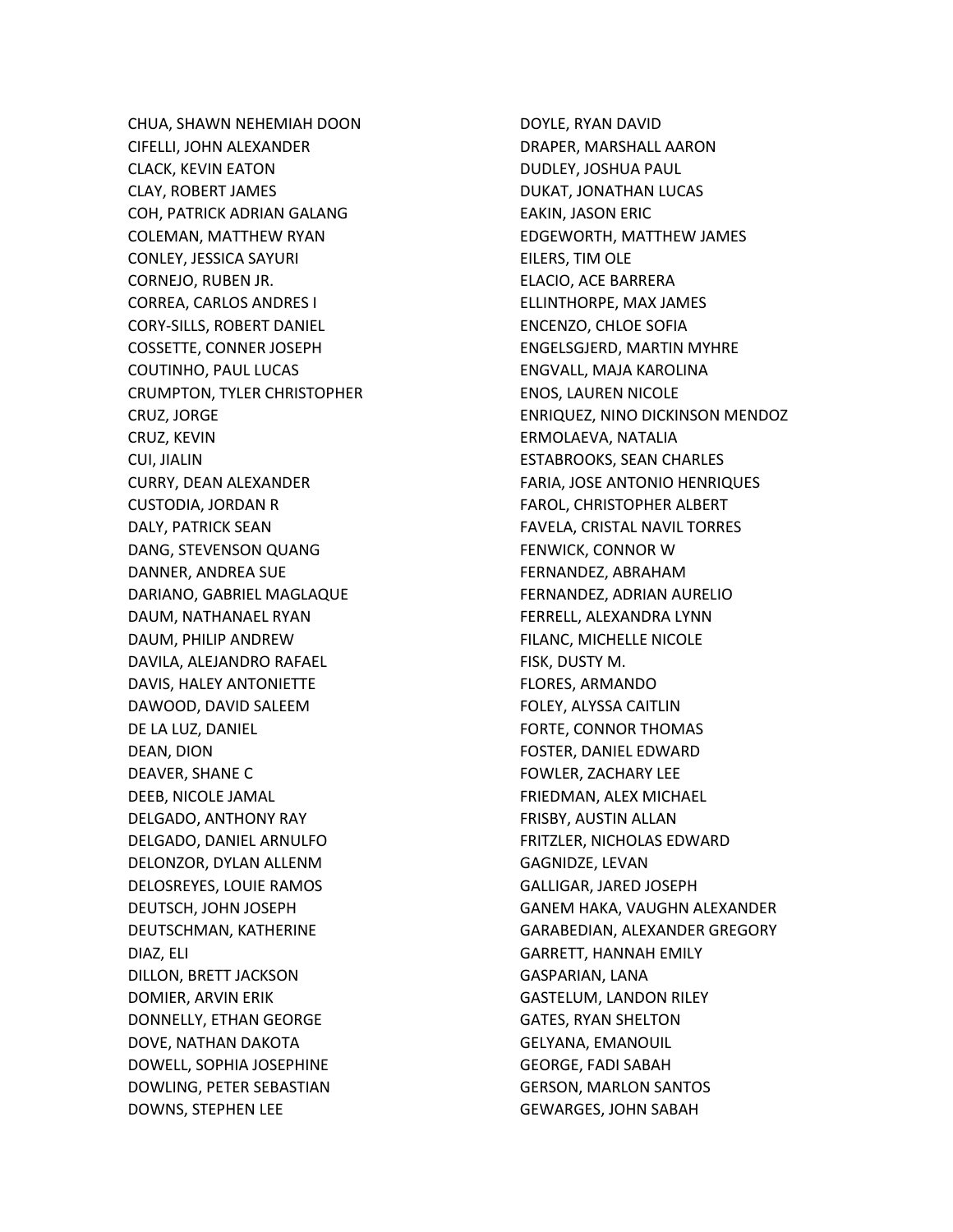GIGAURI, GIORGI GLORIA, REBECCA PINTO GOMEZ GOMEZ, ANDRES GONZALEZ, ANGELA-MARIE PUANANI GONZALEZ, MIGUEL ANGEL GOODRIE, ZACHARY JAMES GRAHAM, KAELYNN SAVANNA GRANT, RYAN GRAUER, MARKUS GEORGE GUEVARA PEREZ DE TUDELA, JAVIER GUFFEY, COLIN MICHAEL GUTIERREZ, BENJAMIN KELLIN GUTIERREZ, MARIO JOSEPH GUTIERREZ, PATRICIO HADZICKI, GABRIELLE CHRISTINE HADZICKI, TYLER JOSEPH REX HAGADORN, DAVID ADAM HALLARES, ROVY JUNE DETUBIO HAMAR, JASON CHRISTOPHER HAMCHO, MOHAMAD MAHMOUD HAMMITT, DUNCAN MILNE HAMPSON, JACOB MICHAEL HARDIN, JOSHUA HENDERSON HART, CAMERON LETRELL HEAVISIDE, SCOTT TRENT HILL, JARED DAVID HITZHUSEN, JOSHUA DANIEL HO, HARRY HUYNH HOANG, TRI CONG HOANG, TRINH NGOC PHUONG HODGES, HARMONY BETH ROSAS HOLLAND, MILES ALEXANDER HOUSE, JACK DONALD HUYNH, KENNY IGLESIAS, ANGEL NOTY INDERWIESCHE, TYLER CHARLES ISLEY, SHANNON ELIZABETH JACOBS, CONNOR DAVID JIJAVADZE, SANDRO JIN, MINGJIN JOHNSON, JOSHUA WILLIAM JOHNSTON, KEELER LESLIE JOHNSTONE, IAN MATTHEW JOMAH, ABBAS A A A H JONES, BRANDON MAXWELL

JORDI, SAMUEL RAPHAEL KABIR, ISAK JISAN KAFKA, KARAJO MI KELCHNER, DANIEL JOSEPH KERRIDGE, NOE DENIS KHAMIS, KARIM HANI KHAN, ISRAA MIRIUM KHANFIR, MOEZ KIDWELL, DILLON IKAIKA KING, ALISHA NOELLE KNOLLE, SAMANTHA LEE KNOX, ELIZABETH JANE KOHLENBERG, MARK THOMAS KONRAD, KALEIKAUMAKA RAINER KOVACH, ANDREW WILLIAM KUEBLER, ADAM JOSEPH KUTZLER, ANDREW CHARLES LABASAN, BRANEO RODRIGO LACHICA, GIO ANDREI VILLANUEVA LAGUNA, MANOLO LARK, WILLOW TLALA LAWSON, CHARLES ROBERT LE BLANC, ADDISON CHARLES LEANO, ALEX JOSE LEE, ALEX LEE, JEREMEY RYAN LEGASPI, DANTE JAMES DEL ROSARI LEPETRI, ANDREW MICHAEL I LEUTHARD, ALAN ROBERT LI, YUANZHI LIANG, DONG LIN, LEYU LOBUE, JONATHAN PERRY LOCHARD, DEVERSON LOCOCO, NICHOLAS JOSEPH I LONGI, VITTORIO LUMIDO, LIONEIL SILVIO LUONG, TUNG THANH LYLE, BRIAN THOMAS LYONS, RYLAND MICHAEL MAGOON, JOHN EDWARD MAHER, KENNETH JOHN MALLORY, ALEXANDRA DANIELLE MANCINI, JAKE TAYLOR MANIX, DEVIN BRUCE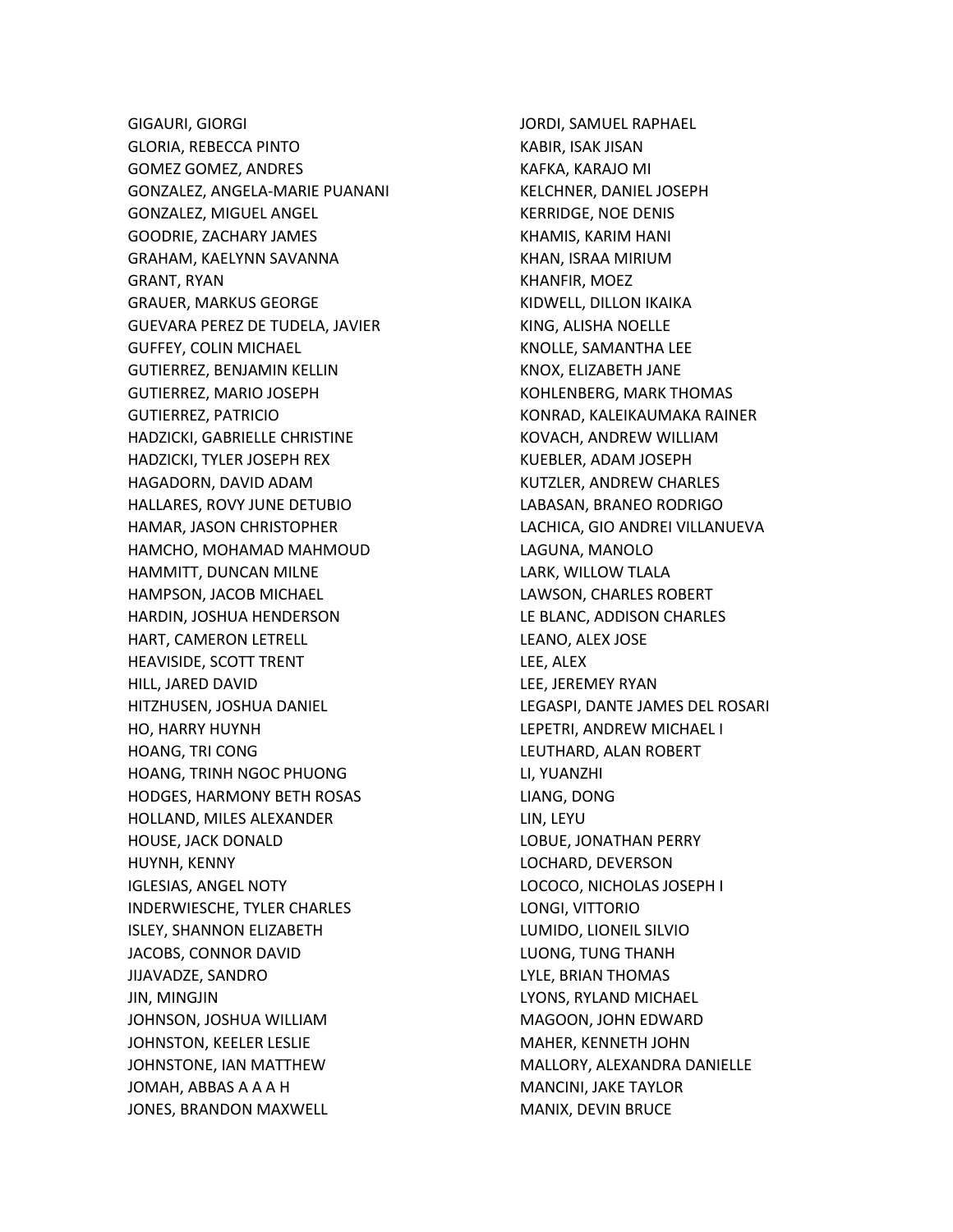MANN, CAMERON SCOTT MANNS, BRIANNA BARNETT MANNS, FALON MANSOOR, CHRESTINA MANTOOTH, BRANDON PATRICK MARAVILLA, JONATHAN JESUS MARINAS, IMMANUEL ARCEGA MARSDEN, EMILY ELIZABETH MARSHALL, JAKE AARON MARSON, BEN WILLIAM MARTIN, NICHOLAS NATHANIEL MARTINEZ PAZ, ANDRES MARTINEZ, ALEXANDRO MCAFEE, PETER JAMES MCCARTHY, EMMA ANNE MAY MCFADDEN, TYLER J MCNEILLY, MIRANDA ARIEL MCQUEEN, COLLIN MICHAEL MENDOZA, CARLOS MERCADO, DERRICK JAE CAYANAN MEYERS, BLAKE NICHOLAS MIECZKOWSKI, ALEXANDER MARION MIGUEL, JETHRO MILLER, JENNIFER DANIELLE MILLER, NICOLE TONIN MITCHEL, FINN NICHOLAS MITCHELL, RYAN ANDREW MOHAMED, ALIA ALI MOLINA, MARIO RYAN MONTOYA, MELISSA RENEE MORGAN, HANNAH MARISA MORI, BRANDON BOB MORINO, ANACHRISTINA MORRIS, DEAN ANDREW MORRIS, RYAN R MORTON, SARAH DAWN MUDGE, ANGELA TAYLOR MURADAS Y VALINAS, JORGE ALEJAN MURILLO, KENNETH MURPHY, RYAN JOSEPH NABULSI, FARRIS TAHER NAOUR, JEREMY FRANCIS NARELLI, DANIELE GIOVANNI NAVARRO, JAVIER ELENES NAVARRO, NAOMI KAY REYES

NAVE, KC JACK NEUNZIG, IAN FREDERICK NGUYEN, CHRISTINA NGUYEN, HANNAH MINH NGUYEN, HOANG LINH NGUYEN, TRUNG HOANG NORA, AARYN JA'NEA NOURIBOSHEHRI, SETAREH NUNEZ, JOE FERNANDO NUTTER, NOAH EDWARD O'MALLEY, STEPHEN PATRICK O'MARAH, KEVIN MICHAEL O'SULLIVAN, RYAN DONALD WILLIAM OHANIAN, VAHE SABAH OHLER, ERIC M OMALIN, JANIS MARIE ONNERS, JEFFREY CLAYTON ORDUNO MARTINEZ, EDWIN JAVIER OROZCO, JONATHAN IVAN ORTEGA, VICTOR MANUEL ORTIZ, MICHEL ANGELO OZSUCA, BUSE PADILLA, EDWARD ADRIAN PAET, ROWENA MAE CALMA PAEZ, ANTONIO BENANCIO PALAFOX, EMMANUEL PALMER, ZECHARIAH HOSEAH PANDURO SUAREZ, LAURA CAROLINA PARAISO, GAGE ZAFRA PAREDES OJEDA, ERIC EDUARDO PARKER, SEAN ROBERT PARKS, KARL ANTHONY PARRETT, LAUREN O'BRIEN PATRON, MICHAEL JAKE PENNING, MATTHEW JAMES PEREZ, ALBERTO OSVALDO PEREZ, REGINA LYNN PETERSON, GREGORY DAVID PHAN, DUC PHOTHIWAT, MELISSA NICOLE PINEDA, GERMAN PIPITONE, EDWARD CHARLES PLANK, CHARLES STEPHEN PLUNKETT, JOSHUA HUNTER POCHE, JEREMY MICHAEL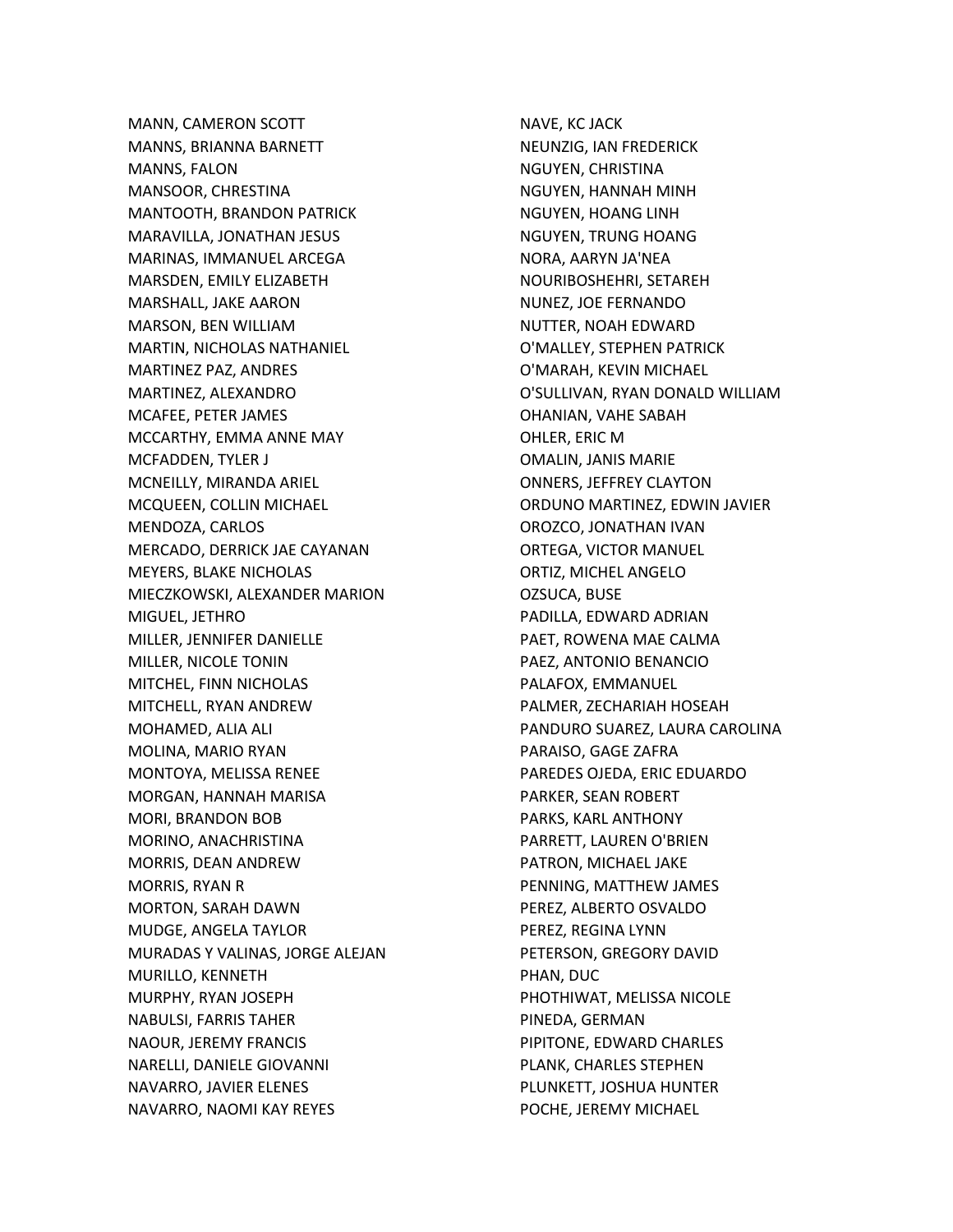POLIFRONE, EWALD POLLEK, HANNAH MARY MARGARET POWER, BRENDEN BRUCE PRICE, ANDREW MICHAEL PRIEGO, GUADALUPE YADIRA PRITCHARD, ERIC RONALD I QAFITI, SAMIR NAZEH QUINTERO, EDGAR RALLS, ERIC MITCHELL RAMIREZ, ERICK RASCHE, MADELEINE JEAN RAYNER, KARY LEFORREST JR REARDON, RACHEL ANN REBELLO, HANNAH MARIE REDQUEST, KELBI MIKALA REED, ANNA GABRIELA REID, KELLY KATHLEEN REINICKE, GARRETT JOSEPH RENOVA, LUIS ANTONIO REYES, KARL CAMEROS REYNOSO, ALDAIR RIBBY, KEVIN MICHAEL RICE, ANTHONY ALEXANDER ALLEN RICHARD, SEAN EMANUEL RIEDEL, DANIEL JOSEPH RIVERA, ADRIAN X ROBERTSON, NATALIE MARIE ROCHA, SOFIA RODRIGUEZ, JOSUE I RODRIGUEZ, MARIO ALBERTO ROESGEN, JESSICA LYNNE ROLLINS, AARON DAVID ROSENBAUM, ZACHARY ISAAC ROSENBERGER, DALTON LAYNE ROSENBLOOM, MATTHEW STEVEN ROSENE, LEO JOSEPH I RUBERMAN, JASON LEE RUBIN, JARED RICHARD RUSSELL, AUSTIN CHARLES SABA, YACOUB GHASSAN SABOYA, JULIA SAFAVI, RAMIN SANAKOEVI, NIKOLOZ SANCHEZ, ANITA ALEXANDRA SANCHEZ, CHRISTOPHER A

SANFILIPPO, SCOTT GENO SAYLER, JACQUELINE MARIE SCHAFFER, KRISTOPHER SHOU I SCHMID, TALON OTTO SCHULTZ, MICHAEL JAMES SCHULTZ, TIMOTHY RICHARD SCHUTZ, DENVER JAMES SCOLAVINO, JESSE MARIE SEBASTIANI, MATTHEW JOHN SEDGHI, NIKA ALEXANDRA SEELEY, CALVIN SELBY, TYLER DAISUKE SEMMENS, JULIA LYNN SHARAFELDIN, MOHAMED HANI SHARIFI, SAMAN JOHN SHEWCHUK, KAYLA JALYN SHUTRUMP, JEREMY DAVID SIDDIQUI, MASEEH SIERRA, PAUL EDUARDO SIMMONS, ROOSEVELT DOMINIC SIMS, BRYAN LEE SIU, EDWARD SMYERS, AUSTIN WYATT SNYDER, KRISTEN ELIZABETH SOLOMON, JACOB RYAN SORIANO SUTIL, ALEJANDRO SOSELIA, DAVIT ZURAB STAEHLE, GABRIELA GLENNA STANFIELD, KYL SHANE STANZIONE, KEVIN NICHOLAUS STENSBY, JESSICA MARIE STROHL, JONATHAN THOMAS SULTAN, MAHMOUD SAUD M SUTHERLAND, CARMEN DIANE SWEARINGEN, ERIC TROY SWEETEN, ANDREW MICHAEL T'KANCHI, PEDRAM JASPER TANDY, RYAN JOSEPH TAQI, MAHMOOD MOHAMMED TAYGON, EDWIN CORTES JR TEAS, JONATHAN WILLIAM TEGLEY, HEATHER MARIE TEIXEIRA, JEFFEREY ALLAN THOMPSON, NICHOLAS ALLEN THOMSEN, MARK ALLEN